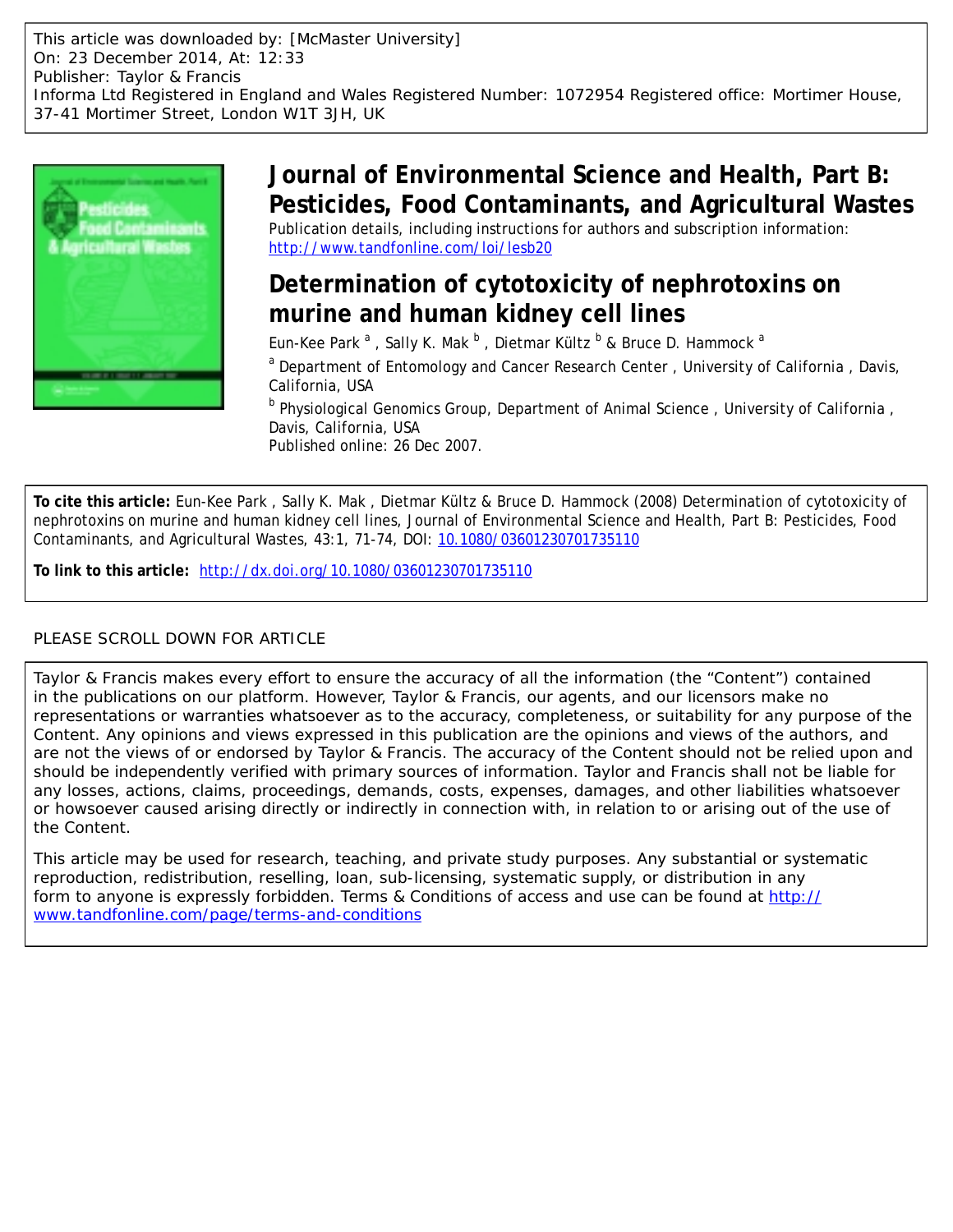# Determination of cytotoxicity of nephrotoxins on murine and human kidney cell lines

EUN-KEE PARK<sup>1</sup>, SALLY K. MAK<sup>2</sup>, DIETMAR KÜLTZ<sup>2</sup> and BRUCE D. HAMMOCK<sup>1</sup>

<sup>1</sup>*Department of Entomology and Cancer Research Center, University of California, Davis, California, USA* <sup>2</sup>*Physiological Genomics Group, Department of Animal Science, University of California, Davis, California, USA*

The present study investigates renal inner medullary collecting duct (mIMCD3) cells and human embryonic kidney cells (HEK293) for evaluation of cytotoxicity of nephrotoxic compounds. The 24 h LC<sub>50</sub> values for cisplatin, paraquat and ibuprofen in mIMCD3 cells were 135, 155 and 3600  $\mu$ M, respectively. The 24 h LC<sub>50</sub> values for paraquat and ibuprofen in HEK293 cells were 180 and 1000  $\mu$ M, respectively. Effects of hyperosmolality on cytotoxicity of paraquat were additive in mIMCD3 cells. These data demonstrate that renal hyperosmolality has an additive effect on cytoxicity of paraquat.

**Keywords:** mIMCD3 cells; HEK293 cells; paraquat; hyperosmolality.

#### **Introduction**

Excessive use of anticancer drugs, nonsteroidal antiinflammatory drugs (NSAIDs), pesticide and metals can cause renal failure.<sup>[1–5]</sup> Renal inner medullary cells are often exposed to high concentrations of common nephrotoxic substances and also frequently face hyperosmotic and ischemic stress. $[6-7]$  Renal inner medullary collecting duct (mIMCD3) cells, which are an immortalized cell line derived from mouse renal inner medulla, have been previously investigated for effects of the NSAIDs.[8] However, little is known about cytotoxic effects of drugs and toxicants on mIMCD3 cells despite their wide spread use as a good model for studying renal cell function.

Paraquat, a cationic bipyridylium class herbicide, is a non-selective and non-systemic herbicide known to cause renal failure.<sup>[9]</sup> Cisplatin<sup>a</sup> platinum-derived chemotherapeutic agent, is widely used in the treatment of various cancers with side effects of renal damage.<sup>[10–11]</sup> The present study investigated cytotoxicity of nephrotoxins in mIMCD3 and HEK 293 cells. We also tested for additive effects of hyperosmolality in mIMCD3 cells because renal inner medullary collecting duct cells are routinely exposed to hyperosmotic stress *in vivo*.

#### **Materials and methods**

#### *Cultures of mIMCD3 and HEK 293 cells*

Mouse renal inner medullary collecting duct (mIMCD3) cells of passage 19 and human embryonic kidney (HEK293) cells of passage 35 were used for all experiments. All reagents for cell cultures were purchased from Invitrogen (Carlsbad, CA). Cell culture medium consisted of 45% Ham's F-12, 45% Dulbecco's modified Eagle's medium, 10% fetal bovine serum, 10 milliunits/ml penicillin and 10 µg/ml streptomycin for mIMCD3 cells; for HEK293 cells, 10% heated inactivated fetal bovine serum was used instead of 10% fetal bovine serum. Cells were grown at 37◦C in  $5\%$  CO<sub>2</sub>. Final medium osmolality of the isosmotic medium was  $300 \pm 5$  mosmol/kg medium. An appropriate amount of NaCl was added to the isosmotic medium to make hyperosmotic media of 540 and 605 mosmol/kg. Final osmolality of these media was confirmed by a microosmometer (Model 3300, Advanced Instruments, Norwood, MA).

#### *Compounds*

Cisplatin (cis-platinum(II) diammine dichloride) and ibuprofen (2-[4-(2-methylpropyl) phenyl] propanoic acid) were purchased from Sigma (St. Louis, MO). Paraquat dichloride tetrahydrate (1,1 -dimethyl-4,4 bipyridinium dichloride) was obtained from Chem Service (West Chester, PA). Paraquat was dissolved in deionoized water. Cisplatin and ibuprofen were dissolved in dimethyl sulfoxide (DMSO). Final DMSO concentration did not exceed 1% in

Address correspondence to Eun-Kee Park, Research and Education Unit, Workers' Compensation Dust Diseases Board, Level 14, 82 Elizabeth St., Sydney, NSW 2000, Australia. E-mail: eunkee.park@ddb.nsw.gov.au Received June 20, 2007.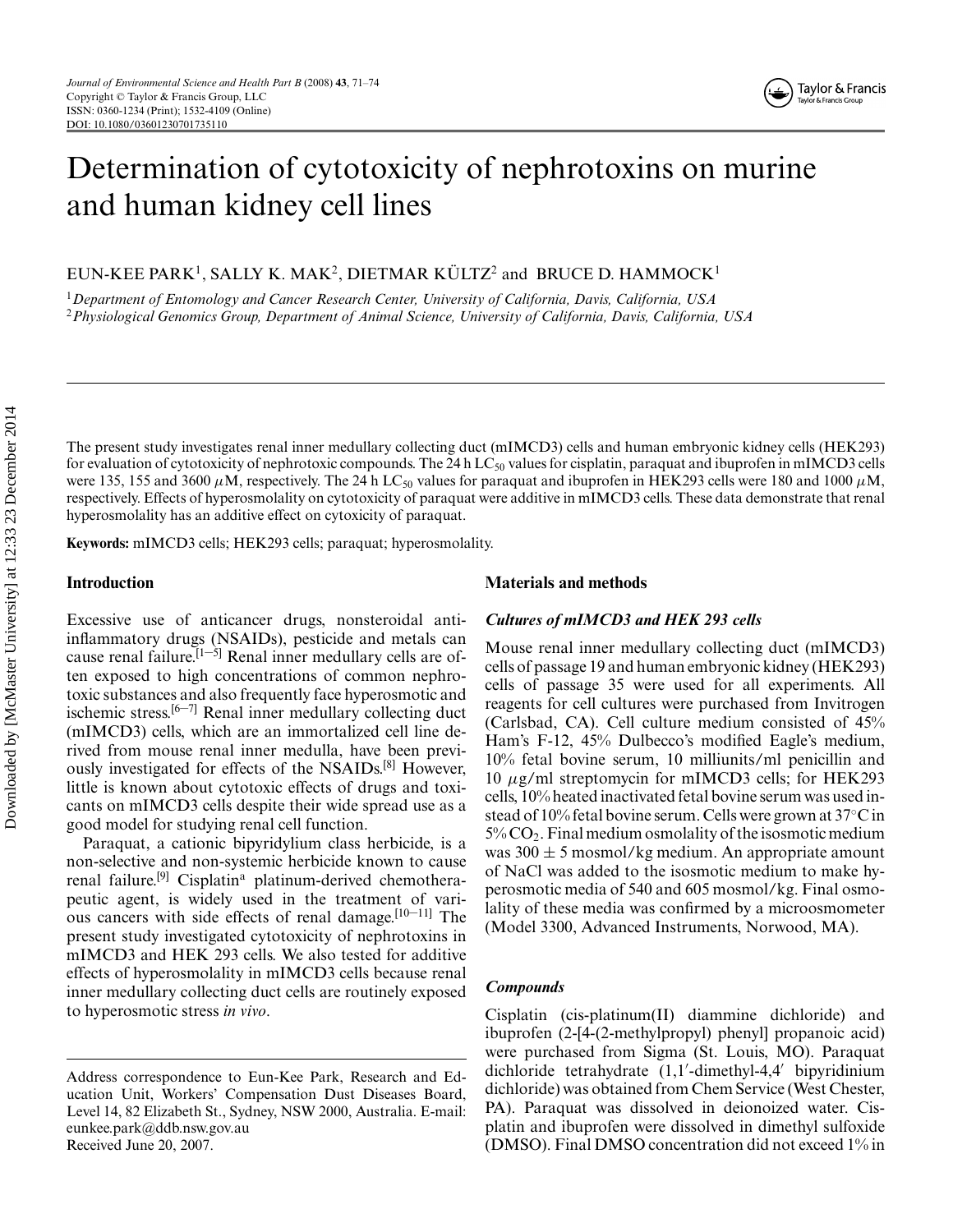the medium. The solutions of all compounds were prepared just before use.

#### *Determination of cytotoxicity*

Cytotoxicity was assessed using the MTT (3-[4,5-dimethylthiazol-2-yl]-2,5-diphenyl tetrazolium bromide) cell survival assay (Roche Applied Science, IN). mIMCD3 and HEK293 cells were grown in 10 cm diameter culture dishes, trypsinized, and seeded evenly with 100  $\mu$ L of medium into each well of a flat-bottomed 96-well cell culture plate (Nalge-Nunc, Rochester, NY). After they had reached confluence, each compound diluted from a 100-fold stock solution was added to the cell line and incubated in a humidified atmosphere of 5% CO<sub>2</sub> at 37 $\degree$ C, for 24 h. The MTT assay wasthen performed according to the manufacture's instructions. Briefly,  $10 \mu L$  final prepared MTT reagent was added to each well and incubated for 4 h, followed by addition of 100  $\mu$ L of detergent solution. After 24 h incubation, the ratio of absorbance at 560 nm versus 750 nm was measured with a SpectraFluor Plus microplate reader (Tecan, Durham, NC). This ratio represented a measure of viable cells in each well and we normalized this ratio to controls set at 100% that were run in parallel in each 96-well plate. Each condition was repeated in eight wells and experiments were independently replicated between one and four times. Controls consisted of treating cells with the same stock solution used for delivering compounds without any toxins added. Control concentration was 1% in the medium. The concentration at which half of the cells died after 24 h for each of the toxins tested  $(LC_{50})$  was determined.

#### *Statistical analysis*

The results are expressed as per cent of cell survival compared to the appropriate control. The results are also presented as mean  $\pm$  S.E.M. Significance was analyzed with the use of analysis of variance (ANOVA) followed by Bonferroni multiple comparisons post-test. All statistical analyses were performed in GraphPad Prism version 4 (San Diego, CA). A *P*-value  $< 0.05$  is considered significant.

#### **Results**

There was no significant effect of controls on survival of mIMCD3 or HEK293 cells. The 24 h  $LC_{50}$  values for cisplatin, paraquat and ibuprofen in mIMCD3 cells presented in Figure 1 were 135, 155 and 3600  $\mu$ M, respectively. Cisplatin was tolerated by mIMCD3 cells at concentrations up to 100  $\mu$ M. Only when the ibuprofen concentration exceeded 100  $\mu$ M, a cytotoxic effect was observed on mIMCD3 cells. The 24 h  $LC_{50}$  values for paraquat and ibuprofen in HEK 293 cells presented in Figure 2 were 180 and 1000  $\mu$ M, respectively, illustrating



**Fig. 1.** Cytotoxicity of (A) cisplatin, (B) ibuprofen and (C) paraquat in mIMCD3 cells in normal isosmotic (300 mosmol/kg) medium. Data are expressed as% cell survival compared to control ( $n = 8$ , 2–4 independent experiments).

similar trends in cytotoxicity in the murine mIMCD3 and human kidney cell lines.

Because *in vivo* kidney cells are exposed to additive toxicant and osmotic stress, the combined effect of hyperosmolality (540 and 605 mosmol/kg) stress and paraquat stress in mIMCD3 cells are presented in Figure 3. Increasing osmolality was shown to reduce cell survival even further, demonstrating that stress caused by hyperosmolality and nephrotoxin are additive  $(P < 0.05)$ .

#### **Discussion**

The present study was designed to characterize the response of renal inner medullary cells to clinically prominent nephrotoxins, such as cisplatin (anticancer drug), ibuprofen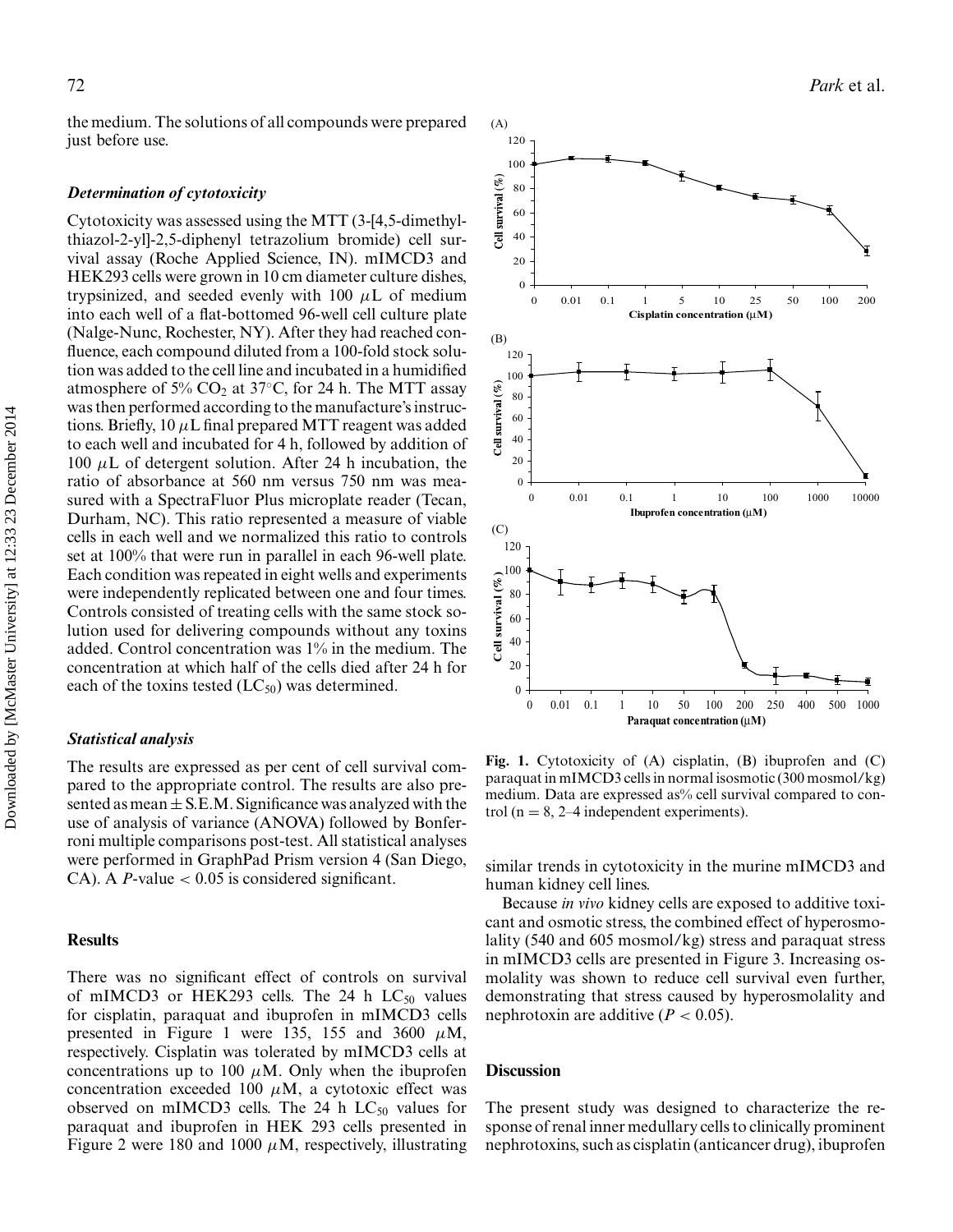

**Fig. 2.** Cytotoxicity of (A) ibuprofen and (B) paraquat in HEK293 cells in normal isosmotic (300 mosmol/kg) medium. Data are expressed as % cell survival compared to control  $(n = 8, 1)$  independent experiment).

(NSAID) and paraquat (herbicide). The colorimetric cell survival assay using the tetrazolium salt MTT (3-[4,5 dimethylthiazol-2-yl]-2,5-diphenyltetrazolium bromide) is a useful method for measuring cell proliferation and survival.<sup>[12]</sup> The MTT assay measures the reduction of a tetrazolium component (MTT) into an insoluble purple formazan product by the mitochondria of viable cell. This method has been widely used to assess effects of chemotherapeutic agents and pesticides.[13–15]

Cisplatin, a platinum-derived chemotherapeutic agent, had a toxic effect (135  $\mu$ M of LC<sub>50</sub>) in mIMCD3 cells in this study. Cisplatin caused apoptosis by generating DNA and protein adducts,[16] and mainly accumulated and promoted the damage of the proximal tubular epithelial cells.<sup>[17–18]</sup>

Paraquat had the 24 h LC<sub>50</sub> values of  $155 \mu M$  in mIMCD3 cells and 180  $\mu$ M in HEK293 cells. To compare relative toxicity of these toxicants in a different cell line with our data on mIMCD3 cells, HEK293 cells were used. HEK293 cells showed similar paraquat toxicity profile compared to mIMCD3 cells. Toxicity mechanisms underlying paraquat were reported including (1) generation of reactive oxygen species (ROS); (2) the oxidation of NADPH (nicotinamide adenine dinucleotide phosphate) and (3) lipid peroxidation.<sup>[19]</sup> Direct cellular toxicity of paraquat was examined in other types of kidney cells with 24 h  $LC_{50}$  values for proximal renal epithelial cells (LLC-PK1 cells) and Madin Darby Canine Kidney cells (MDCK cells) of 24  $\mu$ M and 417  $\mu$ M, respectively.<sup>[20]</sup>

Ibuprofen had a more toxic effect (1000  $\mu$ M of LC<sub>50</sub>) in HEK293 cells than in mIMCD3 cells (3600  $\mu$ M of LC<sub>50</sub>). Ibuprofen did not cause any harmful effect on the mIMCD3 cell model in this study. Our results suggest that mIMCD3 cells are not the most appropriate model system for elucidating the physiological mechanism of nephrotoxicity of ibuprofen at least not when the cells are dosed only with this compound.

Our data also show that additive hyperosmotic and toxicant stress (paraquat) is more harmful to renal cells than either stress alone. Santos et al.<sup>[21]</sup> and Michea et al.<sup>[22]</sup> reported that acute increases in osmolality to 650mosmol/kg or above caused mIMCD3 cell death This observation is significant because kidney cells are routinely exposed to hyperosmolality *in vivo* and combinations



**Fig. 3.** Effect of combing hyperosmotic stress on cytotoxicity of paraquat in mIMCD3 cells. Data are expressed as the mean ± S.E.M.  $(n = 8, 1$  independent experiment). \*,  $P < 0.05$  compared to values in 300 mosmol/kg.